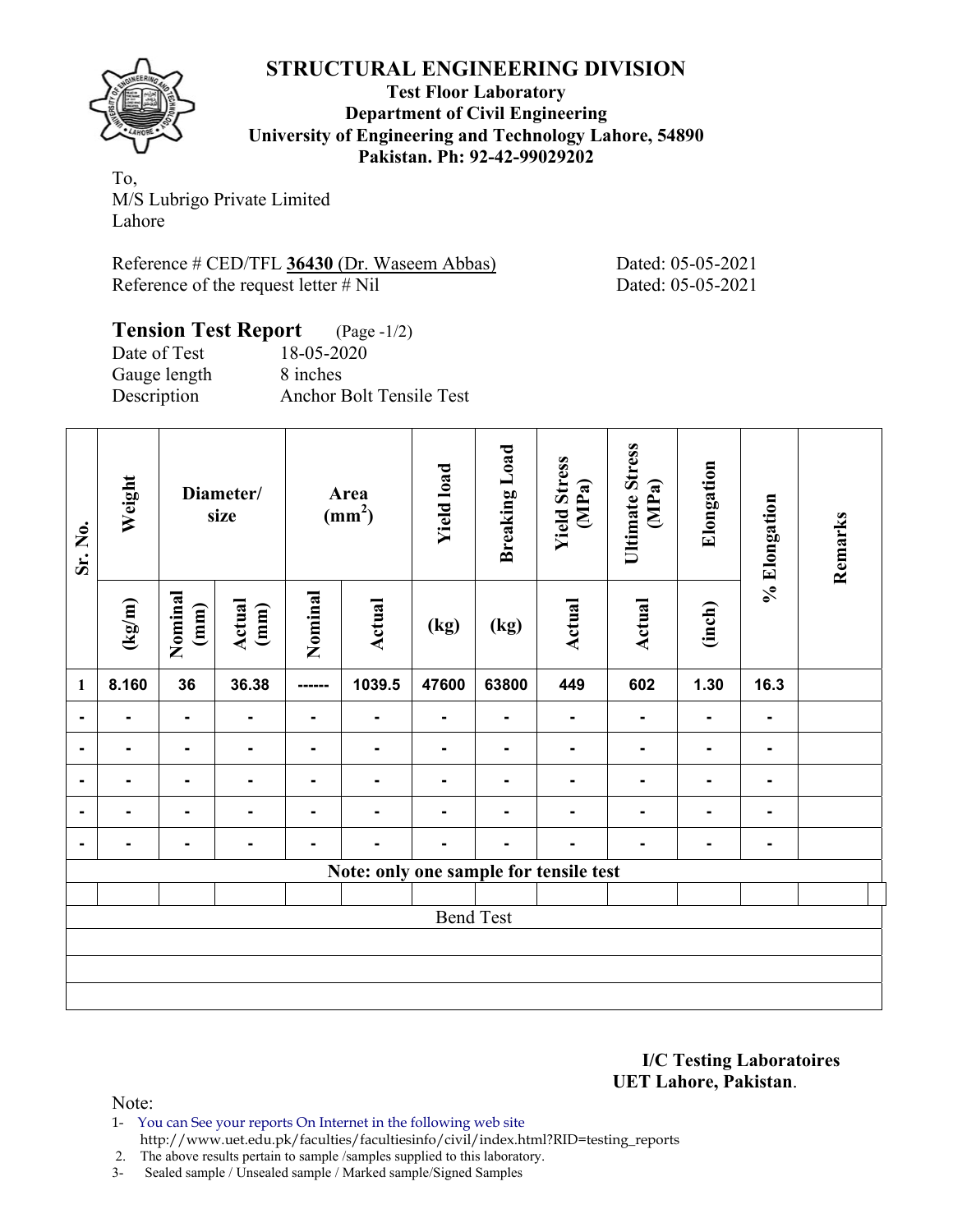

**Test Floor Laboratory Department of Civil Engineering University of Engineering and Technology Lahore, 54890 Pakistan. Ph: 92-42-99029202** 

Ref: CED/TFL/05/36430 Dated: 05-05-2021

Dated of Test: 18-05-2021

**To M/S Lubrigo Private Limited Lahore** 

# Subject: **- Anchor Bolt Nut Proof Load Test** (Page -2/2)

Reference to your letter no. Nil, Dated: 05/05/2021 on the above mentioned subject. One Nut along with test Anchor Bolt as received by us has been tested and results are given below.

| <b>Sample</b> | <b>Proof Load Value</b> | <b>Remarks/Observation</b>                                                                    |
|---------------|-------------------------|-----------------------------------------------------------------------------------------------|
| Nut-1         | 32700 kg (321kN)        | (1) No stripping or rupture observed<br>(2) Nut was removed from test bolt by<br>the fingures |

**I/C Testing Laboratoires UET Lahore, Pakistan**.

Note:

1- You can See your reports On Internet in the following web site http://www.uet.edu.pk/faculties/facultiesinfo/civil/index.html?RID=testing\_reports

2. The above results pertain to sample /samples supplied to this laboratory.

3- Sealed sample / Unsealed sample / Marked sample/Signed Samples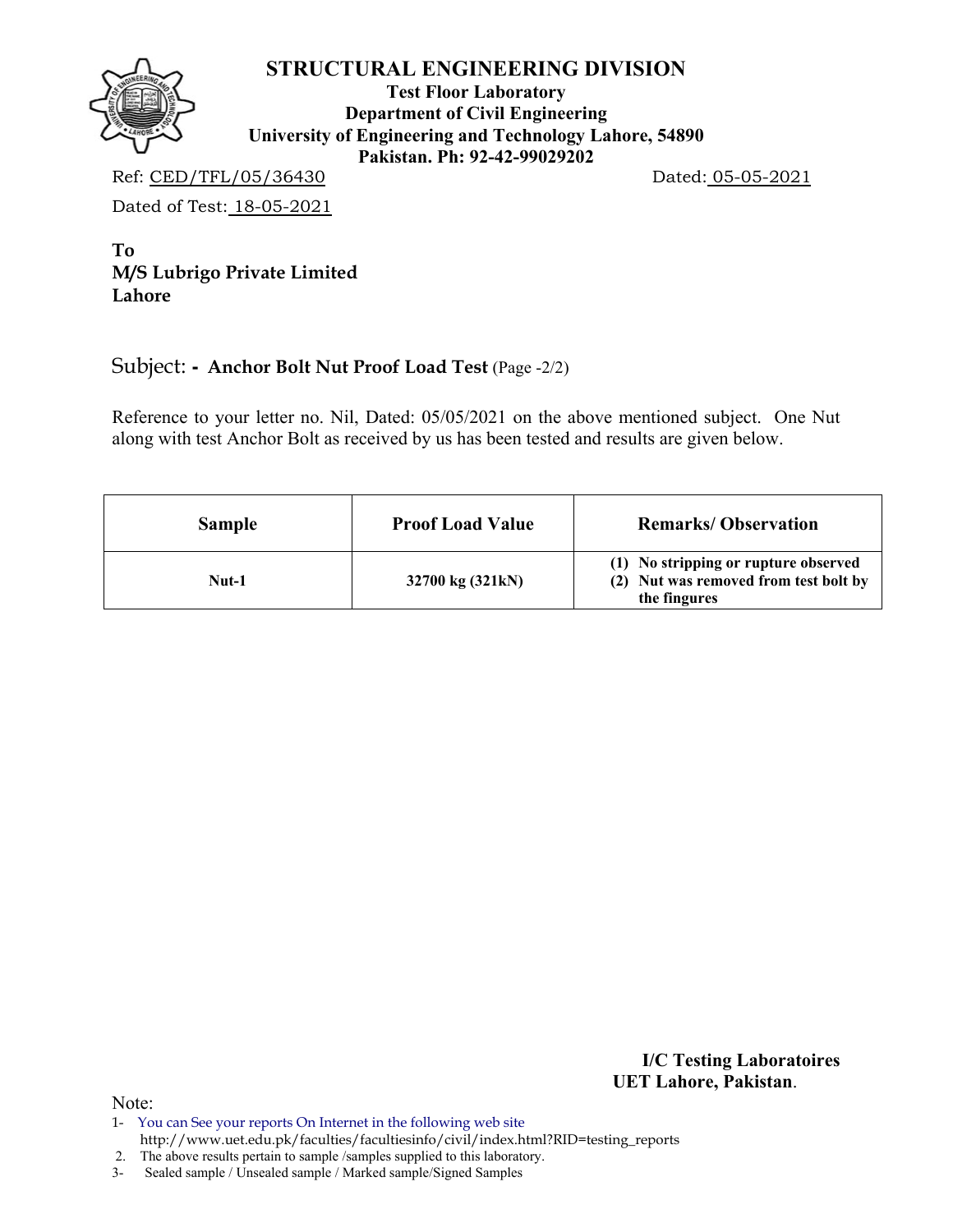

#### **Test Floor Laboratory Department of Civil Engineering University of Engineering and Technology Lahore, 54890 Pakistan. Ph: 92-42-99029202**

To, Resident Engineer ACES Ring Road - Rumanza Golf Course, DHA Multan (Director Spec Proj Branch - RGC - Project Manager M/s Crescent Engineers & Contrators)

| Reference # CED/TFL 36440 (Dr. Waseem Abbass)         | Dated: 17-05-2021 |
|-------------------------------------------------------|-------------------|
| Reference of the request letter # ACES-DHAM-RGC-CE-08 | Dated: 28-04-2021 |

## **Tension Test Report** (Page -1/1)

Date of Test 18-05-2021 Gauge length 8 inches

Description Deformed Steel Bar Tensile and Bend Test as per ASTM-A615

| Sr. No.        | Weight           | Diameter/<br><b>Size</b><br>(mm) |        | Area<br>$(in^2)$ |        |                                                     |      | <b>Yield load</b> | <b>Breaking</b><br>Load                                         | <b>Yield Stress</b><br>(psi) |                          |                          | <b>Ultimate Stress</b><br>(psi) | Elongation             | % Elongation | Remarks |
|----------------|------------------|----------------------------------|--------|------------------|--------|-----------------------------------------------------|------|-------------------|-----------------------------------------------------------------|------------------------------|--------------------------|--------------------------|---------------------------------|------------------------|--------------|---------|
|                | $\frac{2}{10}$   | Nominal                          | Actual | Nominal          | Actual | (kg)                                                | (kg) | Nominal           | Actual                                                          | Nominal                      | <b>Actual</b>            | (inch)                   |                                 |                        |              |         |
| 1              | 0.370            | 10                               | 9.45   | 0.12             | 0.109  | 3600                                                | 4800 | 66138             | 72940                                                           | 88184                        | 97300                    | 1.30                     | 16.3                            |                        |              |         |
| $\mathbf{2}$   | 0.373            | 10                               | 9.49   | 0.12             | 0.110  | 3800                                                | 4600 | 69812             | 76400                                                           | 84510                        | 92500                    | 1.20                     | 15.0                            | Amreli<br><b>Steel</b> |              |         |
|                |                  | $\overline{\phantom{0}}$         |        |                  |        |                                                     |      |                   |                                                                 |                              | $\overline{\phantom{a}}$ |                          |                                 |                        |              |         |
|                |                  |                                  |        |                  |        |                                                     |      |                   |                                                                 |                              |                          |                          | $\overline{a}$                  |                        |              |         |
| $\overline{a}$ |                  | -                                |        |                  |        |                                                     |      |                   |                                                                 |                              | $\overline{\phantom{0}}$ | $\overline{\phantom{0}}$ | -                               |                        |              |         |
| $\overline{a}$ |                  |                                  |        |                  |        |                                                     |      |                   |                                                                 |                              |                          |                          | -                               |                        |              |         |
|                |                  |                                  |        |                  |        |                                                     |      |                   | Note: only two samples for tensile and one sample for bend test |                              |                          |                          |                                 |                        |              |         |
|                |                  |                                  |        |                  |        |                                                     |      |                   |                                                                 |                              |                          |                          |                                 |                        |              |         |
|                | <b>Bend Test</b> |                                  |        |                  |        |                                                     |      |                   |                                                                 |                              |                          |                          |                                 |                        |              |         |
|                |                  |                                  |        |                  |        | 10mm Dia Bar Bend Test Through 180° is Satisfactory |      |                   |                                                                 |                              |                          |                          |                                 |                        |              |         |
|                |                  |                                  |        |                  |        |                                                     |      |                   |                                                                 |                              |                          |                          |                                 |                        |              |         |
|                |                  |                                  |        |                  |        |                                                     |      |                   |                                                                 |                              |                          |                          |                                 |                        |              |         |

**I/C Testing Laboratoires UET Lahore, Pakistan**.

Note:

- 1- You can See your reports On Internet in the following web site http://www.uet.edu.pk/faculties/facultiesinfo/civil/index.html?RID=testing\_reports
- 2. The above results pertain to sample /samples supplied to this laboratory.
- 3- Sealed sample / Unsealed sample / Marked sample/Signed Samples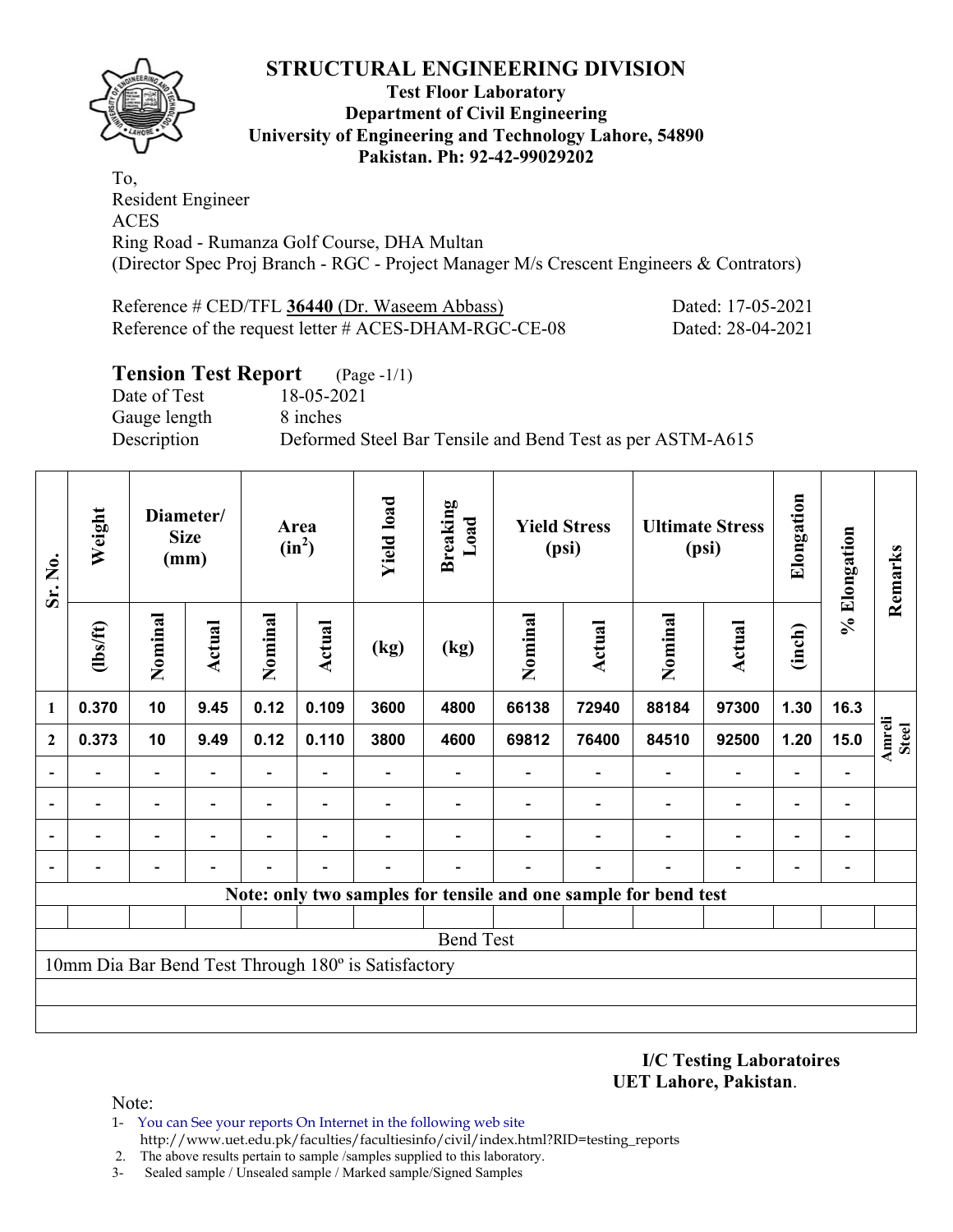

#### **Test Floor Laboratory Department of Civil Engineering University of Engineering and Technology Lahore, 54890 Pakistan. Ph: 92-42-99029202**

To, M/S Transtech Engineering Company NESPAK-CMEC PTPL Construction of 1263 MW Punjab Thermal Power Plant, Jhang (F.F Steel)

Reference # CED/TFL 36441 (Dr. Waseem Abbass) Dated: 17-05-2021

Reference of the request letter # TEC/UET/21041001 Dated: 10-04-2021

# **Tension Test Report** (Page -1/1) Date of Test 18-05-2021 Gauge length 8 inches Description Deformed Steel Bar Tensile and Bend Test as per ASTM-A615

| Sr. No.                                             | Weight           | Diameter/<br><b>Size</b><br>(mm) |        | Area<br>$(in^2)$ |               | <b>Yield load</b><br><b>Breaking</b><br>Load        |      | <b>Yield Stress</b><br>(psi) |                          | <b>Ultimate Stress</b><br>(psi)                                  |        | Elongation               | % Elongation | Heat No. |
|-----------------------------------------------------|------------------|----------------------------------|--------|------------------|---------------|-----------------------------------------------------|------|------------------------------|--------------------------|------------------------------------------------------------------|--------|--------------------------|--------------|----------|
|                                                     | (1bs/ft)         | Nominal                          | Actual | Nominal          | <b>Actual</b> | (kg)                                                | (kg) | Nominal                      | <b>Actual</b>            | Nominal                                                          | Actual | (inch)                   |              |          |
| $\mathbf{1}$                                        | 0.462            | 10                               | 10.56  | 0.12             | 0.136         | 3800                                                | 5700 | 69812                        | 61740                    | 104719                                                           | 92700  | 1.60                     | 20.0         | 1664     |
| $\boldsymbol{2}$                                    | 0.458            | 10                               | 10.51  | 0.12             | 0.135         | 3900                                                | 5700 | 71650                        | 63870                    | 104719                                                           | 93400  | 1.50                     | 18.8         |          |
| 3                                                   | 0.451            | 10                               | 10.43  | 0.12             | 0.133         | 3800                                                | 5600 | 69812                        | 63210                    | 102881                                                           | 93200  | 1.50                     | 18.8         | 1665     |
| $\overline{\mathbf{4}}$                             | 0.467            | 10                               | 10.61  | 0.12             | 0.137         | 3900                                                | 5700 | 71650                        | 62690                    | 104719                                                           | 91700  | 1.50                     | 18.8         |          |
|                                                     |                  | $\overline{\phantom{a}}$         |        |                  |               |                                                     |      |                              |                          |                                                                  |        | $\overline{\phantom{0}}$ |              |          |
|                                                     |                  | -                                |        |                  |               |                                                     |      |                              | $\overline{\phantom{0}}$ |                                                                  |        | ٠                        |              |          |
|                                                     |                  |                                  |        |                  |               |                                                     |      |                              |                          | Note: only four samples for tensile and two sample for bend test |        |                          |              |          |
|                                                     |                  |                                  |        |                  |               |                                                     |      |                              |                          |                                                                  |        |                          |              |          |
|                                                     | <b>Bend Test</b> |                                  |        |                  |               |                                                     |      |                              |                          |                                                                  |        |                          |              |          |
| 10mm Dia Bar Bend Test Through 180° is Satisfactory |                  |                                  |        |                  |               |                                                     |      |                              |                          |                                                                  |        |                          |              |          |
|                                                     |                  |                                  |        |                  |               | 10mm Dia Bar Bend Test Through 180° is Satisfactory |      |                              |                          |                                                                  |        |                          |              |          |
|                                                     |                  |                                  |        |                  |               |                                                     |      |                              |                          |                                                                  |        |                          |              |          |

**I/C Testing Laboratoires UET Lahore, Pakistan**.

Note:

- 1- You can See your reports On Internet in the following web site http://www.uet.edu.pk/faculties/facultiesinfo/civil/index.html?RID=testing\_reports
- 2. The above results pertain to sample /samples supplied to this laboratory.
- 3- Sealed sample / Unsealed sample / Marked sample/Signed Samples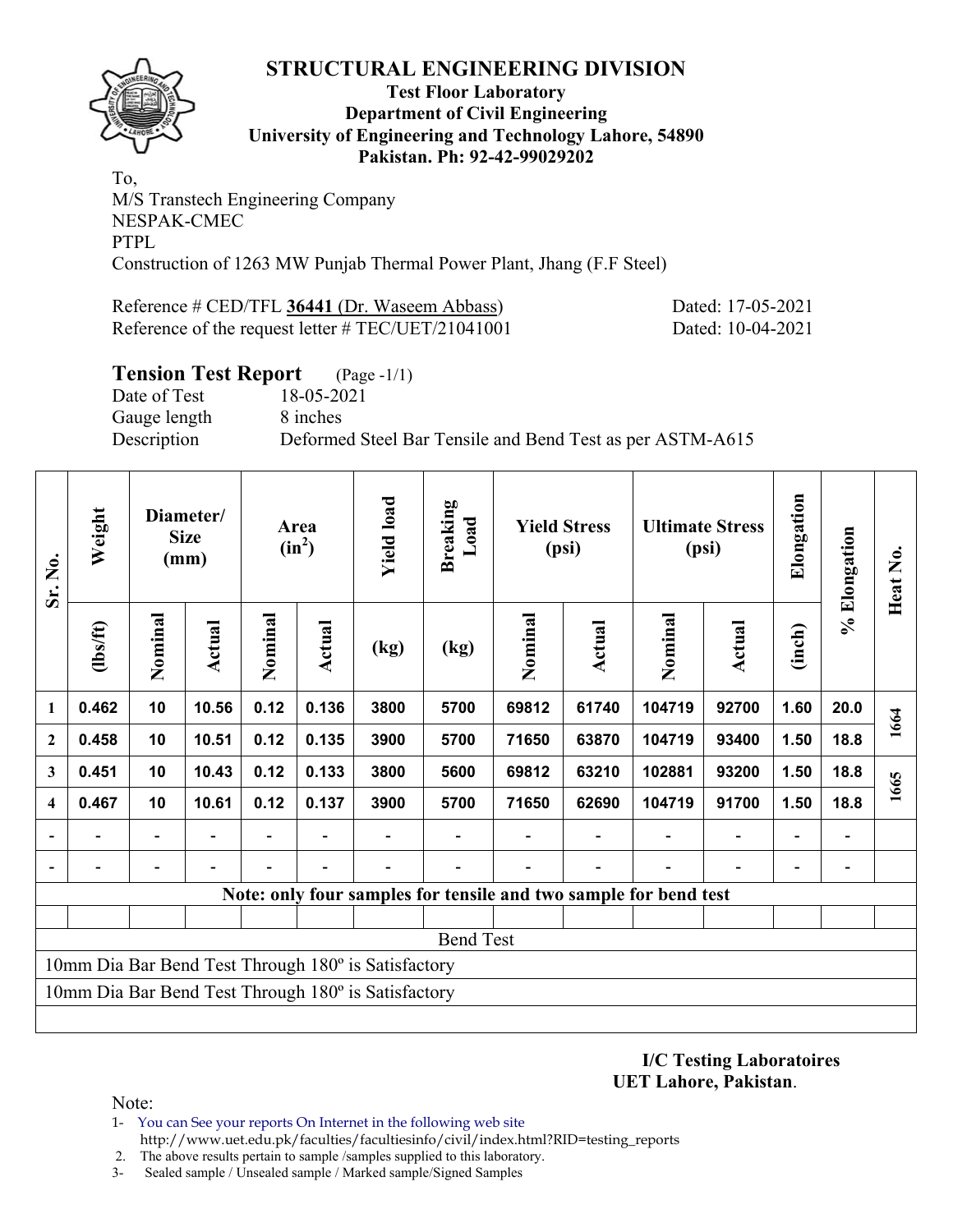

### **Test Floor Laboratory Department of Civil Engineering University of Engineering and Technology Lahore, 54890 Pakistan. Ph: 92-42-99029202**

To, Incharge Works / APO CUI – Sahiwal Campus (Construction of 1st Floor on Existing Building of PHD Block at CUI – Sahoiwal Campus

Reference # CED/TFL **36442** (Dr. Waseem Abbass) Dated: 17-05-2021 Reference of the request letter # COMSATS/SWL/WD/942 Dated: 10-045-2021

# **Tension Test Report** (Page -1/1)<br>Date of Test 18-05-2021

Date of Test Gauge length 8 inches

Description Deformed Steel Bar Tensile and Bend Test as per ASTM-A615

| Sr. No.        | Weight                                        | Diameter/<br><b>Size</b> |                  | Area<br>$(in^2)$         |        | <b>Yield load</b><br><b>Breaking</b><br>Load<br><b>Yield Stress</b><br>(psi) |                                                                | <b>Ultimate Stress</b><br>(psi) |               | Elongation | % Elongation             | Remarks                  |                              |  |
|----------------|-----------------------------------------------|--------------------------|------------------|--------------------------|--------|------------------------------------------------------------------------------|----------------------------------------------------------------|---------------------------------|---------------|------------|--------------------------|--------------------------|------------------------------|--|
|                | (1bs/ft)                                      | Nominal<br>$(\#)$        | Actual<br>(inch) | Nominal                  | Actual | (kg)                                                                         | (kg)                                                           | Nominal                         | <b>Actual</b> | Nominal    | Actual                   | (inch)                   |                              |  |
| 1              | 0.366                                         | $\mathbf{3}$             | 0.370            | 0.11                     | 0.108  | 3700                                                                         | 5000                                                           | 74200                           | 75760         | 100200     | 102400                   | 0.90                     | 11.3                         |  |
| $\overline{a}$ |                                               | $\overline{\phantom{0}}$ |                  | $\overline{\phantom{0}}$ |        |                                                                              |                                                                |                                 |               |            |                          |                          | $\overline{a}$               |  |
|                |                                               | -                        |                  | $\overline{\phantom{0}}$ |        |                                                                              |                                                                |                                 |               |            | $\overline{\phantom{0}}$ | $\overline{\phantom{0}}$ | -                            |  |
|                |                                               |                          |                  |                          |        |                                                                              |                                                                |                                 |               |            |                          |                          |                              |  |
|                |                                               |                          |                  |                          |        |                                                                              |                                                                |                                 |               |            |                          |                          | $\blacksquare$               |  |
| $\blacksquare$ |                                               |                          |                  |                          |        |                                                                              |                                                                |                                 |               |            |                          |                          | $\qquad \qquad \blacksquare$ |  |
|                |                                               |                          |                  |                          |        |                                                                              | Note: only one sample for tensile and one sample for bend test |                                 |               |            |                          |                          |                              |  |
|                |                                               |                          |                  |                          |        |                                                                              |                                                                |                                 |               |            |                          |                          |                              |  |
|                |                                               |                          |                  |                          |        |                                                                              | <b>Bend Test</b>                                               |                                 |               |            |                          |                          |                              |  |
|                | #3 Bar Bend Test Through 180° is Satisfactory |                          |                  |                          |        |                                                                              |                                                                |                                 |               |            |                          |                          |                              |  |
|                |                                               |                          |                  |                          |        |                                                                              |                                                                |                                 |               |            |                          |                          |                              |  |
|                |                                               |                          |                  |                          |        |                                                                              |                                                                |                                 |               |            |                          |                          |                              |  |

**I/C Testing Laboratoires UET Lahore, Pakistan**.

Note:

1- You can See your reports On Internet in the following web site http://www.uet.edu.pk/faculties/facultiesinfo/civil/index.html?RID=testing\_reports

2. The above results pertain to sample /samples supplied to this laboratory.

3- Sealed sample / Unsealed sample / Marked sample/Signed Samples